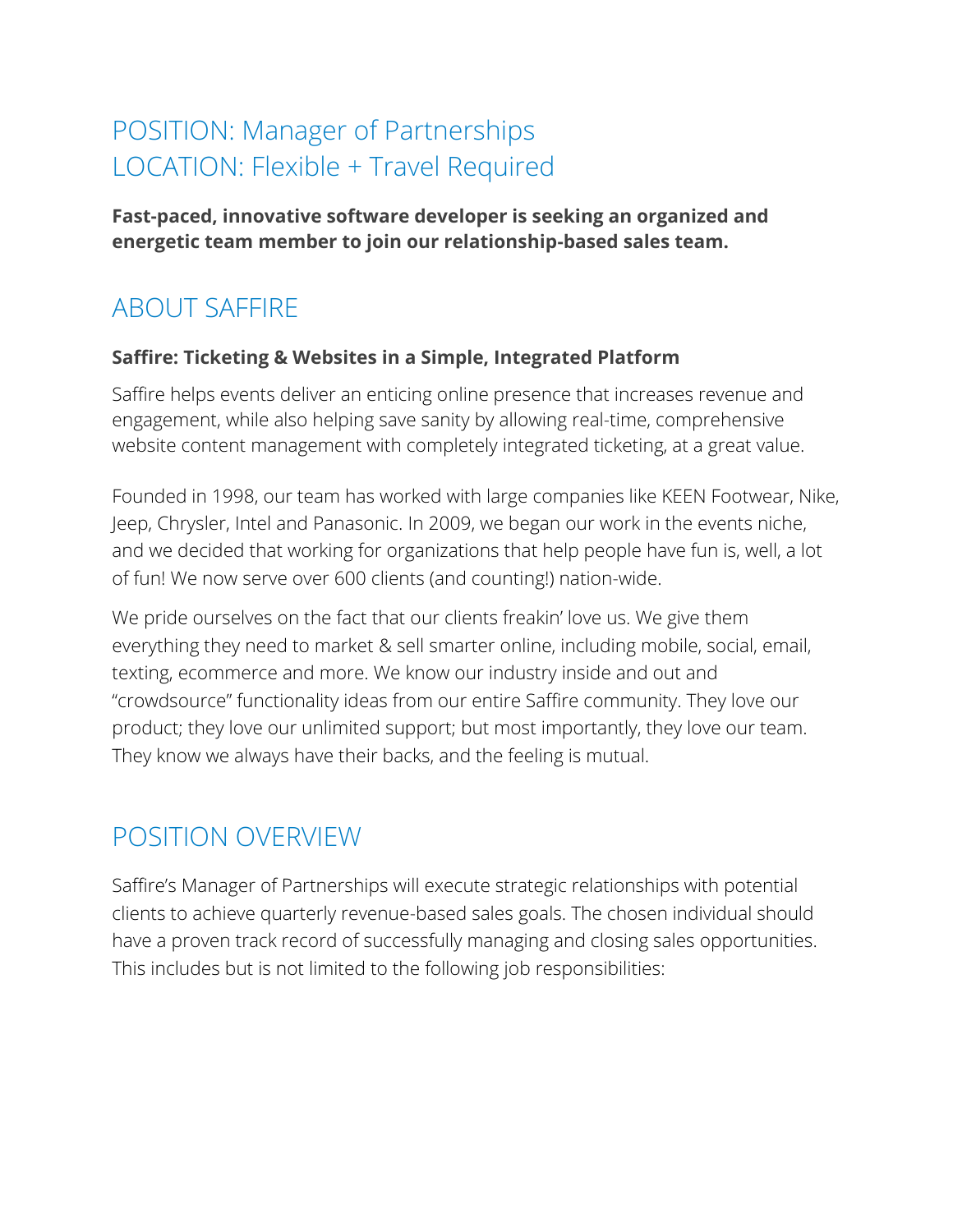

## POSITION DETAILS

- Become an expert in all things Saffire; Be able to concisely & confidently talk about our services and the value proposition they bring to potential clients of all shapes & sizes
- Manage & maintain your own pipeline of prospective clients from lead generation to paying customer with Saffire's CRM tool to manage data. (We use Salesforce.)
- Conduct remote & in-person (when needed) product demonstrations encompassing both technical and non-technical aspects of the product offering
- Manage long sales cycles from qualification to close and to prepare complex, detail-oriented proposals
- Attend industry tradeshows to gather leads and conduct meetings with potential clients; represent Saffire in a way that is consistent with company core values
- Achieve and report on key metrics related to sales success to VP of Strategic Partnerships & CEO

# QUALIFICATIONS

- Four-year degree in marketing, sales, business, communications or related field
- Must have experience in developing sales strategies for closing major opportunities – experience in SAAS or other technology-based sales strongly preferred
- Motivated, self-starter personality ability to organize tasks and manage priorities, while recognizing new opportunities for creative solutions
- Strong communication skills ability to clearly present information verbally and in writing
- Unwavering eye for professional detail and proper grammar (some may call you obsessive)
- Technologically savvy ability to learn Saffire's software, and can "figure stuff out" quickly and on the fly using online & company-presented resources
- Event industry-related experience is a plus must present the ability to empathize with customers on what it takes to manage live events
- Willingness to work in a sales capacity with a focus on team success